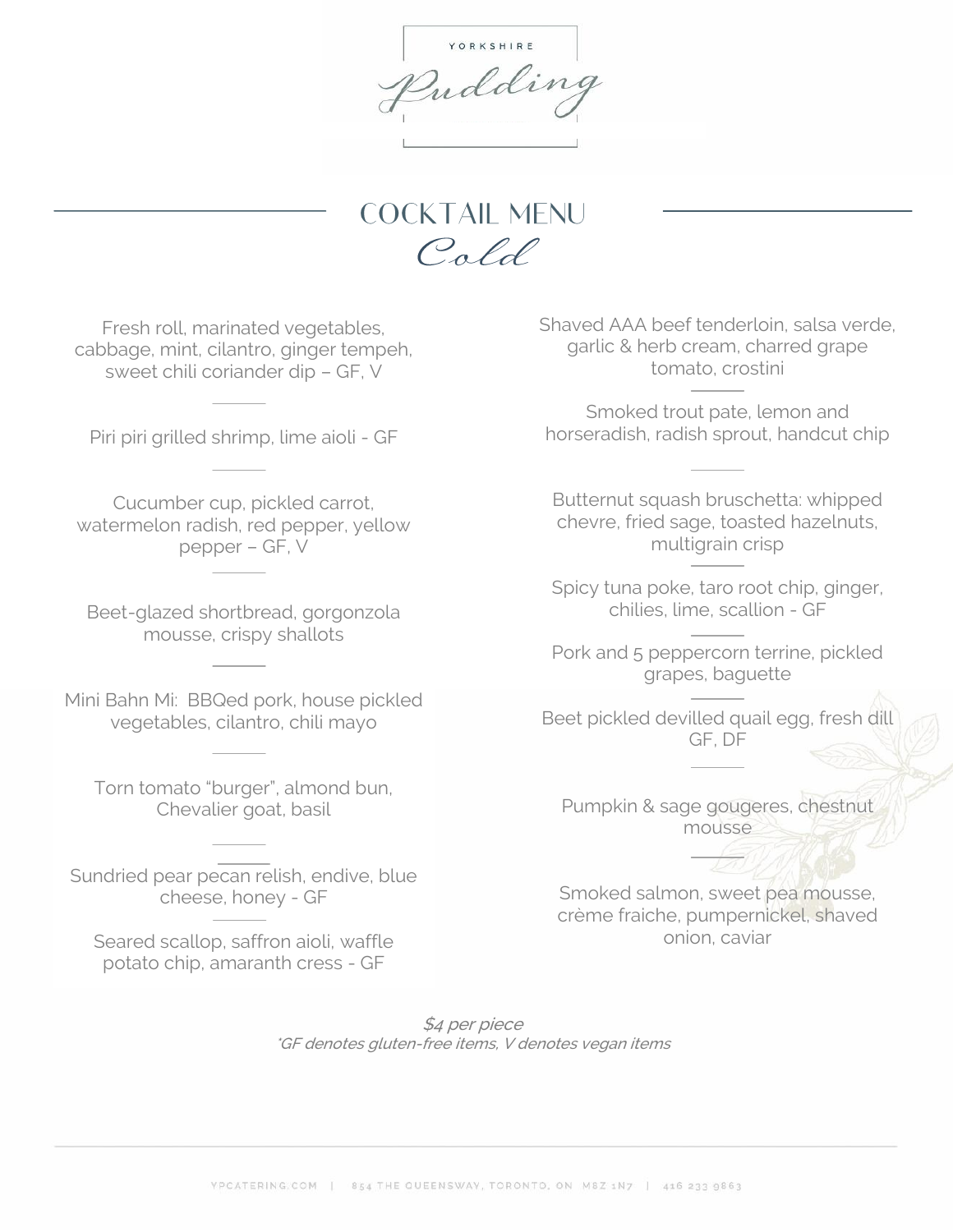YORKSHIRE Indding CATERING

Hot

Petit rosemary Yorkshire Puddings, red-wine braised shortrib, horseradish

Wild mushroom spring rolls, sweet soy dipping sauce

Ground chuck beef slider, aged cheddar, sour pickle, sauce maison, pain au lait

Merguez lamb kofta, fennel, coriander, harissa, mint pistachio pesto - GF

Almond chicken bites, Harissa yogurt GF

Prosciutto wrapped shrimp, fresh basil, lemon GF, DF

Smoky quinoa black bean falafel, spiced tahini dip – V, GF

> San Francisco crab cake, citrus remoulade

Mini potatoes stuffed with asiago, chives, black caviar - GF

Deep fried truffled mac 'n cheese, cheddar, parmesan

Butter chicken meatball, creamy curry sauce, papadum crumb (Bamboo dish)

Tomato eggplant pizzetta, fiore di latte, roasted garlic, basil

> Duck confit Camembert tart, pear jam, greens

\$4 per piece \*GF denotes gluten-free items, V denotes vegan items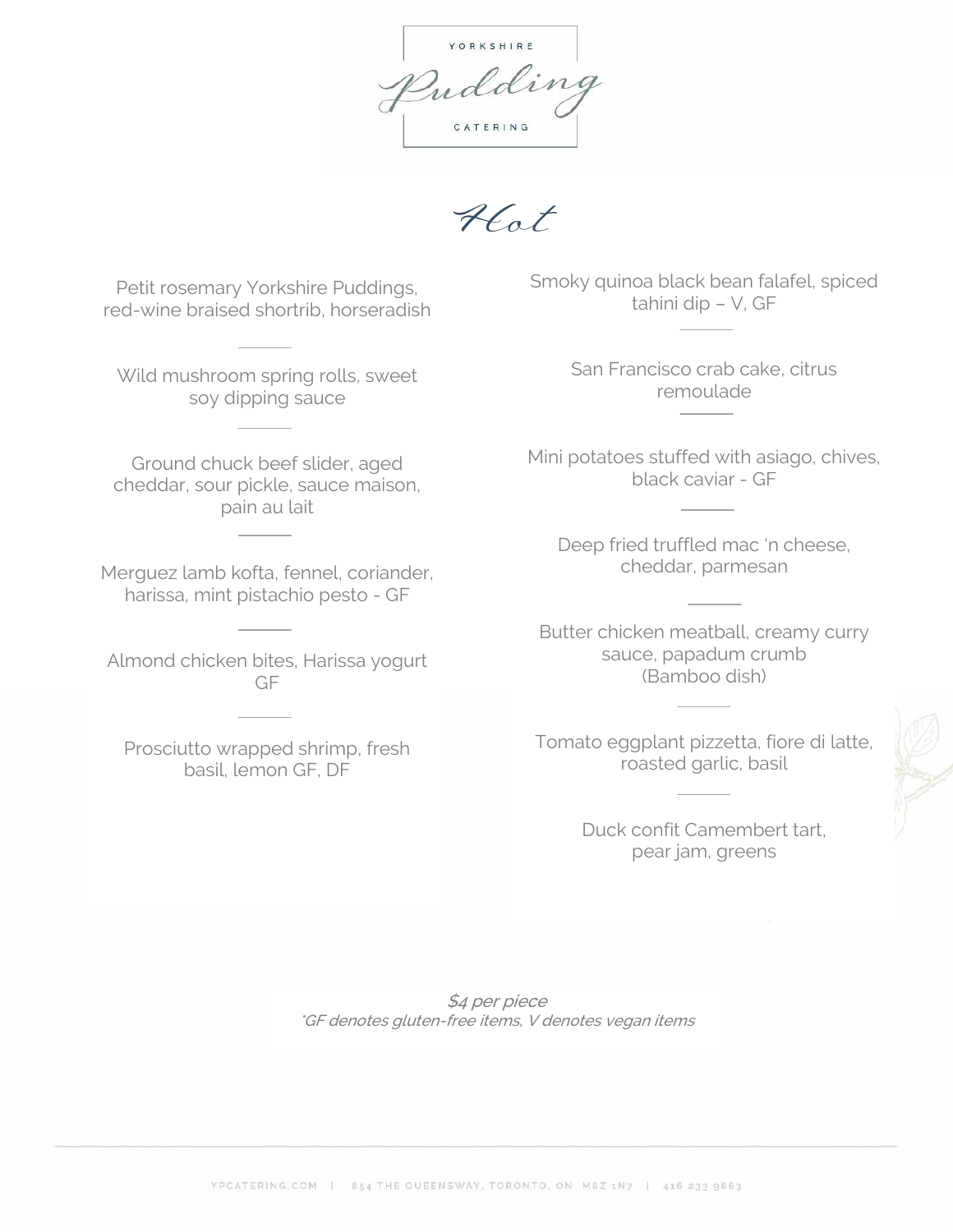Y O R K S H I R E Indding CATERING

Tasting Plates

Charcuterie in a box: chobai, hot soppressata, prosciutto, Manchego, Burgundy triple crème, olives, grainy mustard, cornichons, dates and apricots, grapes - \$15/plate

Burrata, citrus dressing, marinated fennel, charred cherry tomatoes and olives - \$14.50/plate, GF

Rolled eggplant with feta and toasted walnuts, mint, roasted garlic and extra virgin olive oil - \$10/plate, GF

Grilled oyster and king mushroom salad, sherry vinaigrette, shaved parmesan - \$12/plate, GF

Spicy grilled shrimps & calamari, roasted garlic and fried capers, salsa verde, baby arugula - \$14/plate, GF

Herbed mascarpone, smoked salmon and fennel puff pastry - \$16/plate

Petit fried chicken sandwich, Carolina slaw, milk bun, chili mayo, pickled jalapeno, kettle chips - \$10/plate

Braised short rib, parsnip puree, herbed micro green salad, crispy onions - \$12/bowl, GF

Caramelized onion and brie tartlet, apple butter, balsamic drizzle, microgreen herb salad - \$13.50/plate

Mini Poke Bowl: Ahi tuna, tamari brown rice, edamame, carrot, avocado, sesame drizzle, nori - \$11/bowl, GF

Crispy tofu Poke Bowl: marinated fried tofu, tamari brown rice, edamame, carrot, avocado, sesame drizzle, nori - \$8/bowl, GF/DF

Sweet and spicy snack mix (kettle corn, spicy nuts, mini pretzels, rosemary cheese cracker - \$6/dish